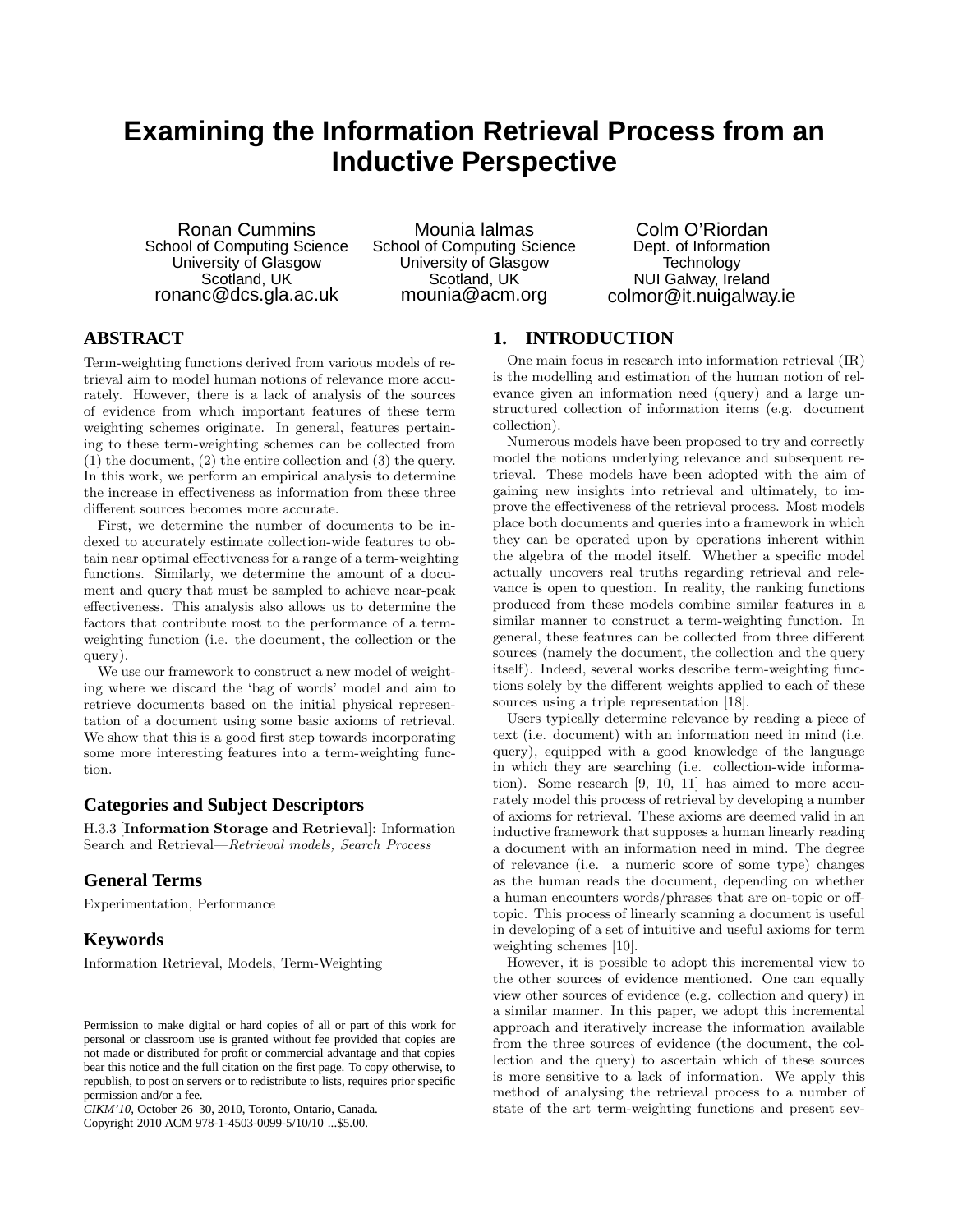eral interesting findings. In general, we find that very little of the query and collection need to be sampled to achieve near-peak performance. Therefore, we concentrate on the process of scoring a document within the same framework. Finally, we present a first step towards creating a new type of term-weighting scheme that relaxes the 'bag of words' approach and instead attempts to inherently model the linear process that is undertaken when a human assesses relevance. In summary, the contributions of this paper are three-fold:

- We outline a method of determining the effect that the various sources of evidence have on the performance of a term-weighting scheme.
- We present results from experiments that incrementally increase the amount of information available from three sources of evidence.
- We create a new type of term-weighting scheme that scores a document similarly to how a reader might linearly scan a document.

The remainder of the paper is organised as follows: Section 2 outlines related work. Section 3 details a number of state of the art term-weighting functions and presents results regarding their performance. Section 4 outlines our incremental approach and studies the effectiveness of different sources of evidence in the retrieval process. Section 5 outlines how new term-weighting functions can be constructed by adopting the inductive process [10]. Section 6 outlines our conclusions and future work.

## **2. RELATED RESEARCH**

As previously mentioned there have been many different models proposed for IR. These include the Boolean model, the vector space model [13], classical probabilistic models [12], language models [17], divergence from randomness models [1] and others. Furthermore, attempts have been made to learn term-weighting functions explicitly using an evolutionary model that artificially induces a 'survival of the fittest' paradigm to find suitable term-weighting schemes [6].

Most term weighting schemes assume perfect knowledge of the entire document collection. However, there has been research in the domain of distributed information retrieval where these assumptions do not hold. To deal with the problems of source selection and results merging, attempts are made to estimate the term frequency distributions in text collections. In these scenarios, one must sample the collections to generate suitable estimates which can be used to guide result fusion. Query-based sampling approaches [4] involve generating a number of queries, submitting these queries to the collections, retrieving the top  $N$  documents and then updating the term distribution estimates. These queries should be sampled in an appropriate manner [5] and at appropriate times given a dynamic collection. Related work in resource selection uses evidence gleaned from previous queries to build a suitable sample [15]. Some work [16] has also studied the problem of estimating global features (e.g.  $\mathit{idf}$ ) for distributed IR.

However, the work outlined here is different from previous work as our aim is to show how the estimation of information from a number of sources of evidence affects the performance of a number of state of the art term-weighting functions. This process informs us about the sources of evidence and

is also a study into term-weighting behaviour. A study of sources of evidence for vertical selection has also been conducted recently [2]. However, the task studied therein (vertical selection) and the data sources used are quite different to those studied in this paper.

A recent approach [10] to modelling the retrieval problem has been to aim to develop a number of axioms and to build up a retrieval foundation from which we can develop new term-weighting schemes. This model supposes a reader encountering terms as he/she reads a document. This process at least more accurately reflects the process of how a human may determine relevance<sup>1</sup>. A mathematical description of these axioms (constraints) is contained in [10]. The first constraint (C1) states that adding a new query term to a document must always increase the score of that document. The second constraint (C2) states that adding a non-query term to a document must always decrease the score of that document. The third constraint (C3) states that adding successive query terms to a document should increase the score of the document less with each successive addition. Furthermore, the axioms developed have been to shown by empirical studies to be useful estimators of term-weighting performance [10, 8]. A fourth constraint (C4) states that adding more non-query terms to a document should decrease the score of a document less with each occurrence. Furthermore, a proximity constraint (C5) regarding withindocument term proximity has also been developed [14].

However, as yet there has been no attempt to create actual term-weighting schemes by directly modelling the inductive process previously outlined [10]. This work attempts to remedy this situation.

## **3. MODELS**

In this section we introduce term-weighting formulas that are derived from different models of retrieval. We perform some preliminary experiments and present the performance of these schemes on TREC data.

## **3.1 Term-Weighting Functions**

One of the best performing term-weighting functions,  $BM25$ [10], is derived from the probabilistic model of retrieval and is defined as follows

$$
BM25(Q, D) = \sum_{t \in Q \cap D} \left( \frac{tf_t^D \cdot \log(\frac{N - df_t + 0.5}{df_t + 0.5}) \right)}{tf_t^D + k_1 \cdot ((1 - b) + b \cdot \frac{dl}{dl_{avg}})} \cdot tf_t^Q \quad (1)
$$

where  $tf_t^D$  is the frequency of a term t in D and  $tf_t^Q$  is the frequency of the term in the query Q. dl and  $dl_{avg}$  are the length and average length of the documents respectively. N is the number of documents in the collection and  $df_t$  is the number of documents in which term  $t$  appears.  $k_1$  and  $b$  are tuning parameters set to 1.2 and 0.75 by default.

We study a number of other state of the art term-weighting schemes developed from different models of retrieval. We also use the pivoted document length normalisation  $(PIV)$ [17] from the vector space model, the  $I(n)L2$  function from the divergence from randomness approach  $(DFR)$  [1], a ranking function (ES) developed using a evolutionary learning model [7] and a language modelling approach using dirichlet priors  $(LM)$  [17]. These five term-weighting functions

<sup>1</sup>Although, it may be noted that a more realistic model might be constructed by incorporating eye-tracking.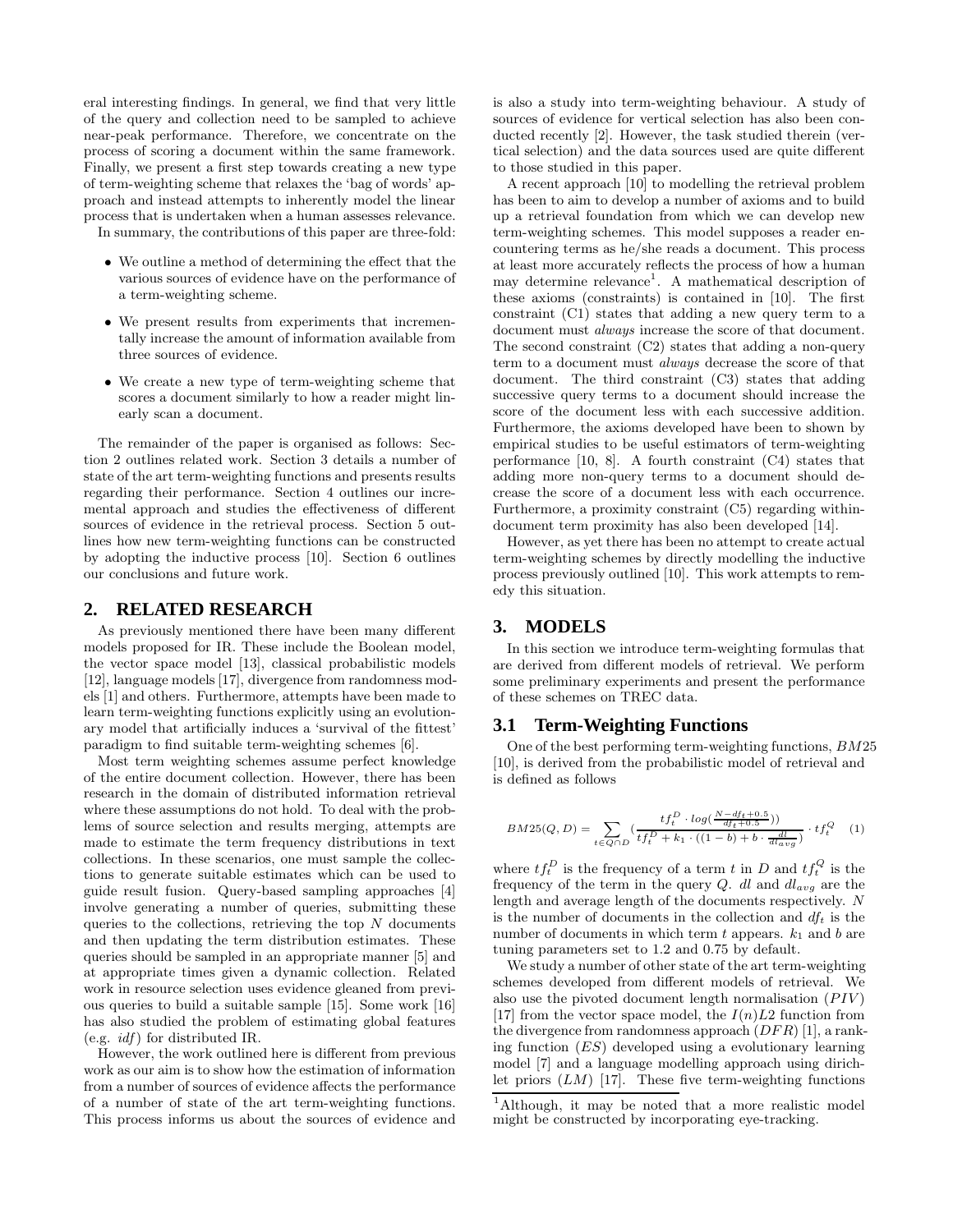cover a wide range of models and are all state of the art in terms of performance. Furthermore, all of these termweighting schemes use features that are calculated from the three different sources of evidence (i.e. collection, document and query).

## **3.2 Performance of Functions**

We outline here the data used in this work and we measure the performance of the five term-weighting functions on that data. The performance is presented so that the reader gets a general view of the performance of the schemes and can refer back to these absolute values at a later stage.

Table 1: Test Collections

|             | Documents   |     |     | Topics                |   |       |      |          |
|-------------|-------------|-----|-----|-----------------------|---|-------|------|----------|
|             | #           |     |     | Avg. Dev. Range       | # | short |      | med long |
|             |             |     |     |                       |   | Avg.  |      |          |
| <b>FT</b>   | 210,158 191 |     | 174 | 251-450 188 2.6       |   |       | 10.5 | 32.3     |
| <b>WSJ</b>  | 130,837     | 206 | 219 | $051-200$   150   3.6 |   |       | 21.2 | 81.6     |
| <b>FBIS</b> | 130.471     | 241 | 461 | $301-450$   116   2.4 |   |       | 10.4 | 33.3     |
| AP          | 242.918 221 |     | 114 | $051-200$   149   3.6 |   |       | 21.2 | 81.6     |
|             | 131,896     | 225 | 231 | $ 301-450 143 2.4$    |   |       | 10.4 |          |

For our analysis and subsequent experiments, we use the FT, FBIS, WSJ and AP collections from TREC disks 1 to 6 as test collections and topics. The LATIMES collection is used later in this work to tune certain parameters in the results section (Section 5). For each set of topics, we create a short query set (title field of the topics), a medium length query set (title and description fields) and a long query set (title, description, narrative and concept fields, where available). Table 1 shows some of the characteristics of the collections used in this research. We stemmed the collections using Porter's algorithm and removed standard stop-words.

Table 2 shows the MAP and P@10 for the collections used in this research. The  $PIV$  scheme is the poorest performing scheme. In terms of MAP, the best performing function tends to be the ES function, but suffers from a lack of high precision (P@10) for medium and long queries on some collections. As mentioned these schemes use features from the three sources of evidence mentioned. We can confirm that many of the differences between the schemes are statistically significant<sup>2</sup>. The next section outlines how we can measure the influence of each source of evidence for this set of termweighting schemes.

## **4. INCREASING THE ACCURACY OF DIF-FERENT INFORMATION SOURCES**

The term-weighting approaches outlined in the previous section use features from each of the three different sources of information (i.e. collection, document and query). In this section, we determine the change in effectiveness of each of these term-weighting functions as the information from these sources becomes more accurate. We wish to determine the percentage of a collection (global information) that must be indexed to achieve a near optimal level of performance (i.e. MAP) for a term-weighting approach. This type of information is similar to the information that humans possess regarding the semantic value of a term. Therefore, using this process we can determine the number of documents a

Table 2: MAP (P@10) on test collections

| short queries                  |                                                                                                |                                                                                                     |                                                                                                              |                                                                                                                |  |  |  |  |
|--------------------------------|------------------------------------------------------------------------------------------------|-----------------------------------------------------------------------------------------------------|--------------------------------------------------------------------------------------------------------------|----------------------------------------------------------------------------------------------------------------|--|--|--|--|
| Functions                      | FT <sub>1</sub>                                                                                | WSJ I                                                                                               | FBIS I                                                                                                       | AP                                                                                                             |  |  |  |  |
| Topics                         | 251-450                                                                                        | 051-200                                                                                             | 251-450                                                                                                      | 051-200                                                                                                        |  |  |  |  |
| PIV<br>BM25<br>DFR<br>ES<br>LМ | 0.2211<br>(0.26)<br>0.2281<br>(0.26)<br>0.2321<br>(0.27)<br>0.2402<br>(0.28)<br>0.2326<br>0.27 | 0.1686<br>(0.35)<br>(0.35)<br>0.1685<br>0.1701<br>(0.35)<br>0.1786<br>(0.37)<br>$_{0.37}$<br>0.1784 | 0.2165<br>(0.28)<br>(0.29)<br>0.2298<br>0.2344<br>(0.30)<br>0.2663<br>0.31<br>0.2497<br>0.29                 | 0.1639<br>(0.26)<br>0.1632<br>(0.25)<br>0.1632<br>0.26<br>0.1644<br>(0.27)<br>0.1626<br>(0.27)                 |  |  |  |  |
| medium queries                 |                                                                                                |                                                                                                     |                                                                                                              |                                                                                                                |  |  |  |  |
| PIV<br>BM25<br>DFR<br>ΕS<br>LМ | (0.30)<br>0.2534<br>0.2540<br>(0.30)<br>0.2581<br>(0.30)<br>0.2652<br>(0.29)<br>0.2630<br>0.30 | 0.1926<br>(0.41)<br>0.1972<br>(0.42)<br>0.1993<br>(0.42)<br>(0.39)<br>0.2010<br>0.1914<br>0.40      | (0.31)<br>0.2309<br>(0.32)<br>0.2475<br>0.32<br>0.2529<br>0.2920<br>0.31<br>0.2869<br>0.31                   | (0.31)<br>0.1891<br>0.1888<br>(0.30)<br>0.1868<br>$\left( 0.30\right)$<br>0.1780<br>(0.25)<br>0.1814<br>(0.28) |  |  |  |  |
| long queries                   |                                                                                                |                                                                                                     |                                                                                                              |                                                                                                                |  |  |  |  |
| PIV<br>BM25<br>DFR<br>ΕS<br>LΜ | (0.33)<br>0.2688<br>0.2786<br>(0.33)<br>(0.33)<br>0.2813<br>0.2959<br>(0.32)<br>0.2675<br>0.32 | (0.54)<br>0.2840<br>(0.55)<br>0.2865<br>0.2887<br>(0.55)<br>0.2595<br>0.48<br>0.2672<br>0.52        | (0.32)<br>0.2434<br>(0.33)<br>0.2597<br>$\langle 0.33 \rangle$<br>0.2588<br>0.31<br>0.2847<br>0.2834<br>0.28 | 0.2639<br>(0.40)<br>0.2653<br>(0.40)<br>0.2638<br>(0.40)<br>0.2361<br>(0.33)<br>0.2504<br>(0.37)               |  |  |  |  |



Figure 1: % MAP increase on FT collection for short queries as global information becomes more accurate



Figure 2: % MAP increase on FT collection for long queries as global information becomes more accurate

human needs to read to gain accurate knowledge about the semantic value of terms in the language. In general, adult reader possess a good knowledge of their language, but for

 $2$ We do not include a full breakdown of statistical comparisons between all combinations of term-weighting scheme on different datasets for this preliminary analysis.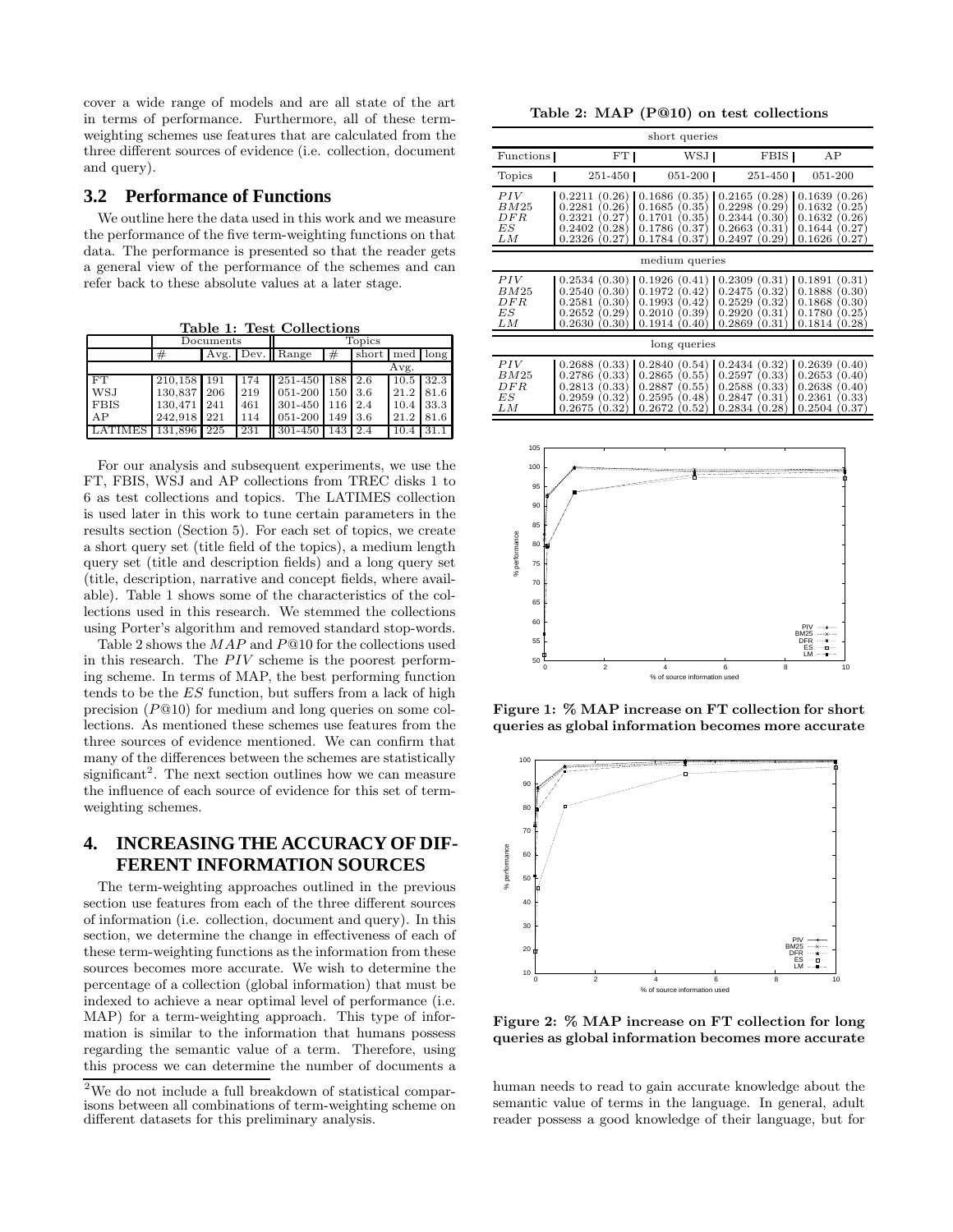specialised collections this general information may not be as useful.

To this end, we perform a number of experiments that measures the change in performance as varying amounts of the collection are indexed (sampled). We sample the following percentages of the collection: (0.01, 0.1, 1, 5, 10, 20, 30, 40, 50, 60, 70, 80, 90 and 100). For the graphs that follow in this section, one can determine how quickly the performance reaches 100% (i.e. if the graph rises quickly and remains flat at around 100%, it means we only need to sample a small amount of the source to achieve 100% performance).

We also perform a similar experiment on the document source. We measure the change in performance of a termweighting function as the information in the document source becomes more accurate. This will inform us whether a human can ignore much of the latter part of the document or whether one must read the complete document to determine relevance. Finally, we perform a similar experiment with the query source, where we increase the number of unique query terms used in the representation and measure the performance as more keywords are added to it. For the global based experiments, we index documents as they are ordered within the TREC collection. For the document and query experiments, we increase the number of terms (information) in the order in which the document and query is written/read in natural language.

#### **4.1 Global Information**

Global information has an effect on the calculation of idf type features, average document length  $(d_{avg})$  features and collection size  $(|C|)$  features in the term-weighting schemes. Global information is completely accurate once the entire collection has been indexed and therefore, we measure the effectiveness of the term-weighting schemes as a percentage of the performance when all global features are entirely accurate.

Figures 1 and 2 show the percentage effectiveness achieved (in terms of  $MAP$ ) for all of the term-weighting functions as the number of documents indexed in a collection is increased. For the FT collection, we can see that once 10% of the collection is indexed all the functions have achieved above 95% of the effectiveness that could be achieved for a term-weighting scheme, when the entire collection is indexed. This is true for all lengths of queries (short, medium and long). The results from the AP, FBIS and WSJ collection (not shown) are very similar to those on the FT collection. While global information is important in term-weighting schemes, it does not take much information to obtain near optimal global estimates. The results of these experiments when using  $P@10$ as a measure of effectiveness are almost identical.

Furthermore, we can see that the  $LM$  and  $ES$  termweighting functions perform very poorly when there is very little of the collection known (i.e. less than 1% of the collection). However, the  $PIV$ ,  $BM25$  and  $DFR$  schemes perform very close to their maximum performance with less global information. In general, only a small sample of the collection (language base) is needed to achieve a high level of performance. This is quite an interesting finding as it indicates that only a small number of documents need to be sampled to achieve a good performance (possibly useful in a filtering scenario). Furthermore, from the results of this experiment, we can also determine the usefulness of global information to each term-weighting function. For example,

if we look at the short queries on the FT collection (Figure 1), we can see that for the  $ES$  and  $LM$  schemes over  $40\%$ of the performance comes from global information (as if we ignore global information, the performance of those schemes drops to about 60%). We can also see that the contribution of global information to the performance of the  $PIV$ , BM25 and DRF schemes is much less that those of the other schemes.

#### **4.2 Within-Document Information**



Figure 3: % MAP increase on FT collection for short queries as local information becomes more accurate



Figure 4: % MAP increase on FT collection for long queries as local information becomes more accurate

Having studied the effect that the estimation of global information has on the performance of term-weighting schemes, we can turn our attention to local information. Local information is the information within the information item that is currently being assessed (or read). Local information usually consists of length information and term-frequency information (although this is not all encompassing).

Figures 3 and 4 show the effectiveness as we encounter larger samples of the document for the FT collection. We can see that to achieve at least 90% of the peak effectiveness, we need to read 80% of each document. This indicates that there is important relevant information in much of the document. The results for the FBIS, AP and WSJ collection (not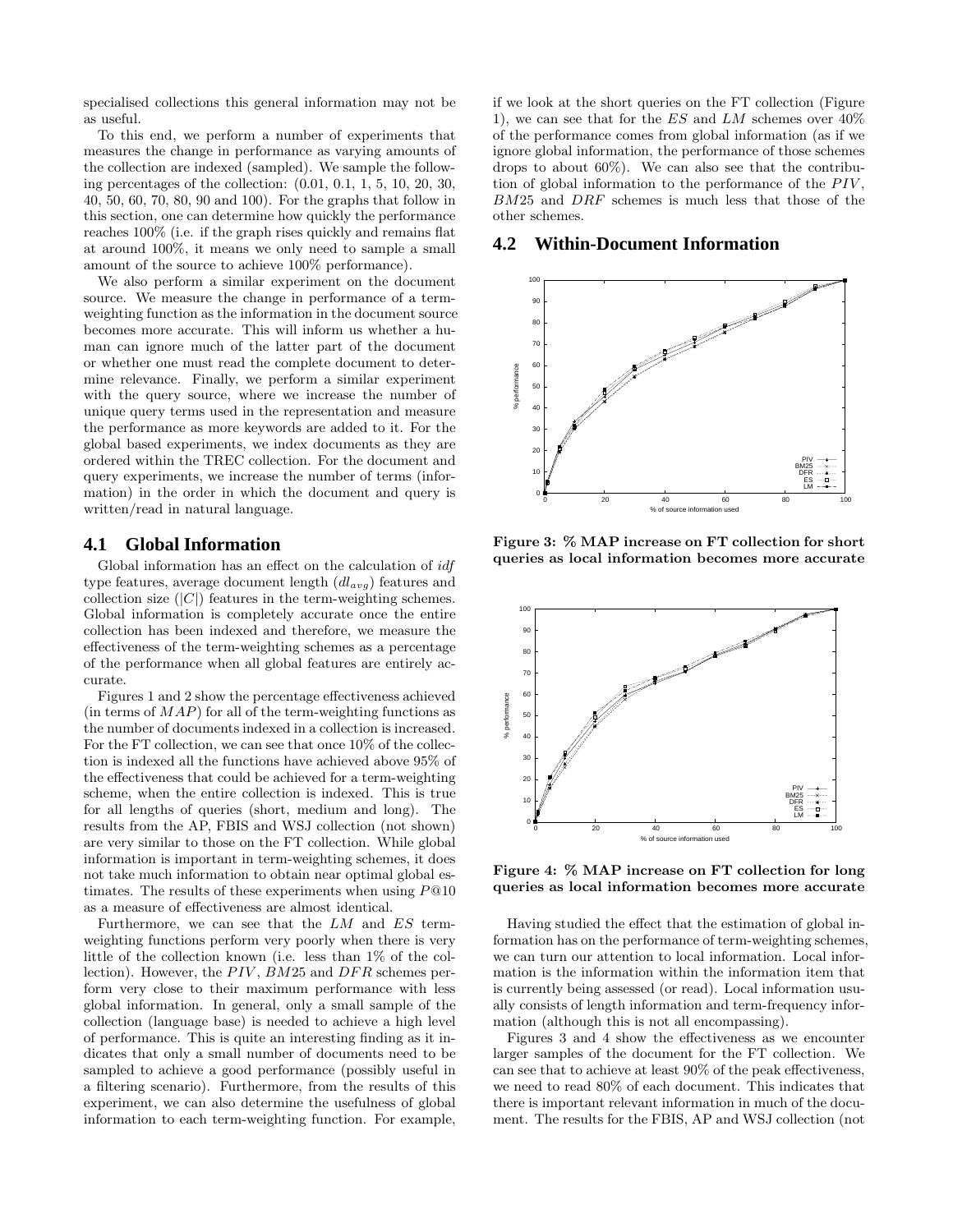shown) are again very similar to that of the FT collection. In general, to achieve anywhere near the peak effectiveness we need to use the entire document. Again, the results of these experiment are almost identical when using  $P@10$  as a measure of effectiveness.

#### **4.3 Within-Query Information**



Figure 5: % MAP increase when the query length increases on the FT collection



Figure 6: % MAP increase when the query length increases on the AP collection

We now analyse the contribution that the information in the query has on performance by measuring the performance each time we encounter a new (unseen) term in the query. We consider queries in this incremental manner measuring the performance as each new term is encountered for all queries until a query of length (measured by unique terms) 15 is reached. For the collections in this research, a query of 15 unique terms is about 25 terms on average (i.e. a sizeable query). We can see from Figure 5 and Figure 6 that most of the performance (about 80%) can be achieved using a 4 term query (i.e 4 unique terms). For the FBIS collection (not shown), 90% of the performance can be achieved using the first 3 terms. The results on the WSJ collection are similar to those on the AP collection. This result confirms previous findings that suggests queries of length 2 to 5 are most effective [3] when balancing effectiveness and effort.

## **4.4 Breakdown by Source**

Using the results from the previous three sections, we can determine the percentage of performance that comes from various sources. We can calculate the percentage of performance that comes from the collection by indexing very little or no documents. For each query type (short, medium and long), we can calculate the percentage of information that comes from the query source by preventing a scheme from using query term features (i.e. within-query termfrequencies). Therefore, the remainder of the performance can be deemed as coming from the document source. It is true that information is not strictly mutually exclusive to each source. For example, term occurrences in each document affects global information. Furthermore, in large documents the distribution of terms may be some way representative of the distribution across the entire collection. Regardless, the method chosen in this work informs us as to the effectiveness of each source in comparison with other term-weighting functions, which has not been shown before.

Figures 7 and 8 show the breakdown of the effectiveness by source on the FT and AP collections. The results on the other collections are very similar. We can see that for the ES and LM schemes a lot of the effectiveness comes from better use of the global information. We can see for short queries that there is little or no information in the query (other than term occurrence/absence). This is because the lengths and within-query term-frequencies are all small (i.e. limited information). Short queries (i.e. common web type queries) have very little extra information (i.e. other than term occurrence). The results also indicate that the ES scheme uses less query information than the other schemes to achieve its performance (this can be seen for medium and long queries). Another interesting point is that the effectiveness of the  $PIV$ ,  $BM25$  and  $DFR$ schemes is distributed similarly from the sources of information (although, the performance of these schemes is different). Not surprisingly, global information is less useful for shorter queries (as if we consider the case of a query of length 1, we can deduce that global information is not useful at all). This global information becomes more important for longer queries. These results are also useful for one's choice of term-weighting scheme for a particular task. For example, in situations where global information is unavailable (i.e. a cold start in a filtering system),  $DFR$  or  $BM25$  would be a good choice of term-weighting.

## **4.5 Summary**

We have shown that very little global information is needed to achieve good performance for a centralised index. We have also shown that for the collections used in this work, all of the document must be read to achieve close to maximum performance. Our query-based experiments have shown that there seems to be diminishing returns when using queries longer than four unique terms. Furthermore, we have shown that when no (or very little) global information is available, the learned function  $(ES)$  and the language modelling approach (LM) perform poorly. We have determined that the ES and LM scheme make better use of global information and that there is a limited amount of information in the query (especially for shorter queries). Therefore, we turn our attention to developing a better representation for exploiting information within the document itself. The next section deals with this process.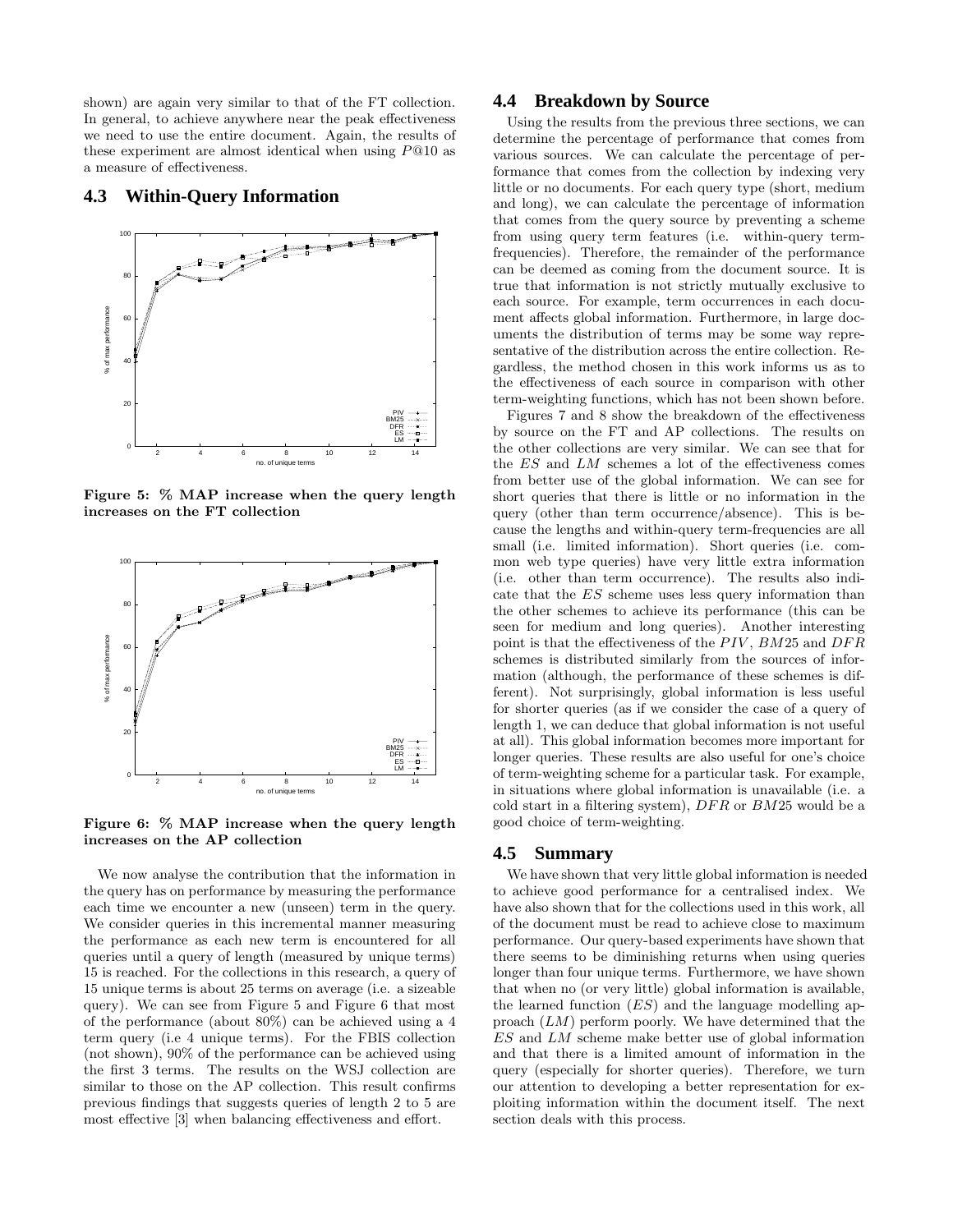

Figure 7: % of performance from different sources on FT collection for short, medium and long queries



Figure 8: % of performance from different sources on AP collection for short, medium and long queries

## **5. NEW TERM-WEIGHTING APPROACH**

We have shown that different schemes achieve their performance using information from different sources. Typically a short query (less than five terms) is suitable for specifying an information need. Therefore, there is very little extra information that can be gathered from such a short query. Similarly, very little frequency information needs to be collected (in a global context) to inform a user about the discrimination value (or resolving power) of a term. Because of this and because ultimately, it is the document representation that determines the performance of a particular ranking strategy, we will turn our attention to the document representation and in particular, we look more closely at the linear traversal of a document (similar to how a person might read a document and determine relevance). In this section, we aim to construct a ranking function based on linearly scanning a document using the natural ordering of terms. To aid us in developing a term-weighting strategy we will make use of a number of constraints.

#### **5.1 Inductive Approach**

As mentioned earlier in the related work section, a number of axioms have already been constructed assuming the inductive approach [10]. We now wish to construct a termweighting scheme that can score a document using this approach. Therefore our term-weighting scheme will scan through an entire document in a linear manner as the imaginary user would. The estimation of relevance as this process occurs is governed by the axioms. Furthermore, one can notice that the document remains in the same representation as it is in reality. We do not propose that this representation is indeed the true (correct) view of language or meaning for humans. However, we do submit that it is through the construction of correct axioms that apply to the original representation

of a document that we will be able to infer a greater understanding of retrieval (and possibly a truer view of relevance). Indeed, we as yet do not fully understand axioms for meaning, relevance and the relatedness between terms, although as we have noted there has been some attempts to do this [10, 11]. Nonetheless, this representation does allow us easier access to a number of interesting document features (e.g. position, proximity,  $etc)^3$ .

#### *5.1.1 Initial Weight for Terms*

As a basis for construction of this new weighting scheme, we will assume perfect knowledge of the collection. The initial weight  $(w(t))$  of a term is usually some type of term discrimination value or measure of resolving power. When reading a document, most adult readers already possess a good estimate of the expected frequency of terms in a global context (i.e. the semantic content of a term). Therefore, we can model the initial weight  $(w(t))$  of a term as one of the following functions (keeping in mind that we do not need a large sample of a collection to get accurate values):

$$
gw(t) = \sqrt{\frac{cf_t^3 \cdot N}{df_t^4}}\tag{2}
$$

$$
idf(t) = log(\frac{N}{df_t})
$$
\n(3)

where  $gw(t)$  is the global part of the ES scheme and  $\mathrm{id}f(t)$ 

<sup>&</sup>lt;sup>3</sup>It can be noted that the computational complexity of such an approach will be  $O(D)$  instead of  $O(Q)$ . The aim of this work it is to seek performance improvements, or at least create a more intuitive framework that more readily allows access to, and intuitive incorporation of, more features (i.e. position, proximity etc).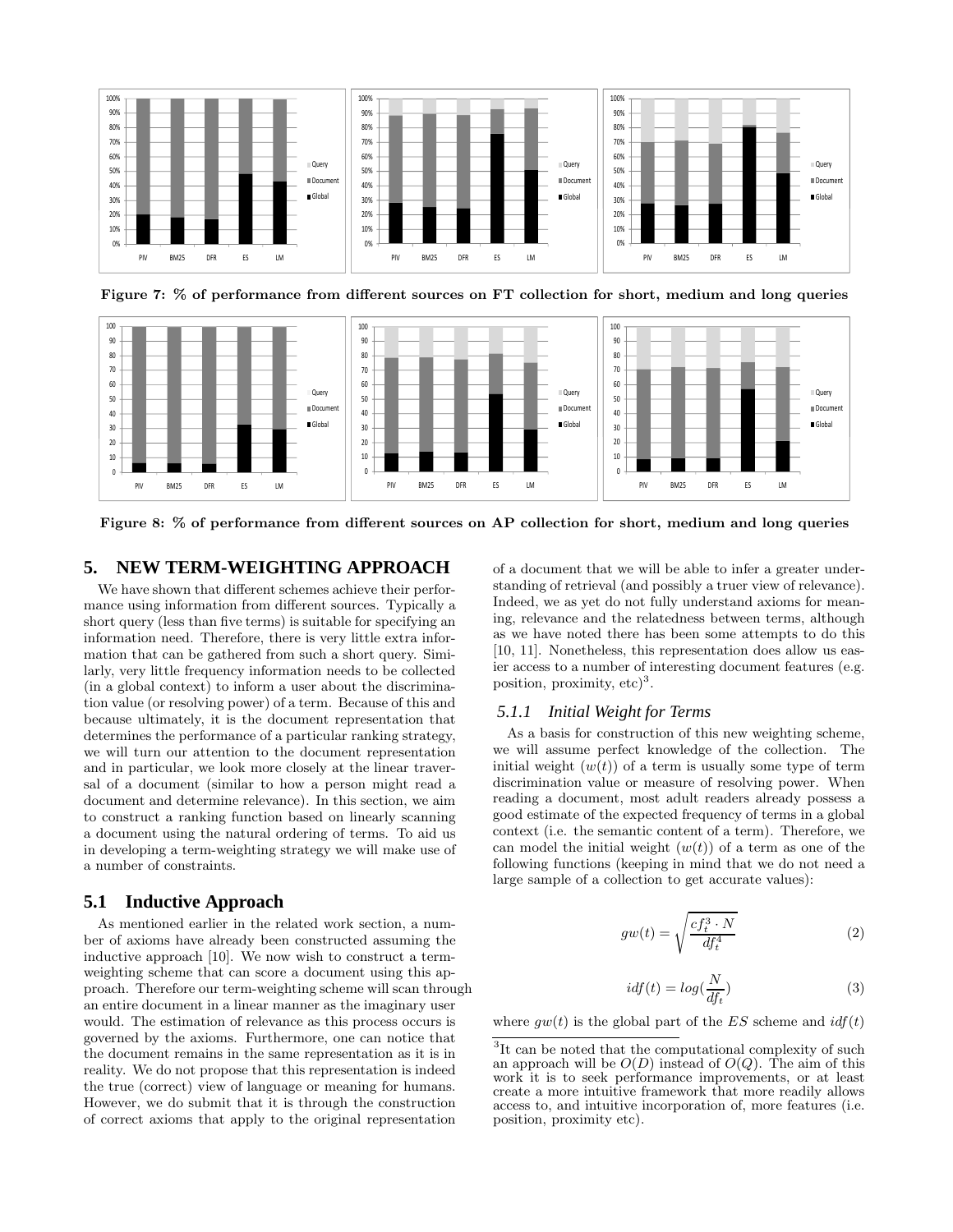is a simplified version of the  $\mathcal{i}df$  factor from the  $PIV$ ,  $BM25$ and  $DFR$  schemes.

#### *5.1.2 Term-Frequency Aspect*

We know from the first constraint  $(C1)$  that as on-topic terms (query terms) appear the estimation of relevance of a document (or score) must increase. From the second constraint  $(C3)$  we also know that the increase in weight for a term must decrease with successive occurrences. Therefore, to model this aspect in our inductive term-weighting model we use the following damping factor  $d(n_t)$ :

$$
d(n_t) = w(t) \cdot \frac{1}{n_t^x} \tag{4}
$$

where  $n_t$  in the  $n^{th}$  occurrence of term t in the document. We can now score a document as we linearly traverse a document  $D$  as follows:

$$
L(Q, D) = \sum_{t \in D} \{ d(n_t) \cdot tf_t^Q \quad \forall t \in Q \}
$$

The damping function,  $d(n_t)$ , acts as a term-frequency aspect. The first time the reader encounters term  $t$ , the score of the document is increased with the full initial weight  $(w(t))$  of term t (e.g. *idf(t)*). When the reader next encounters term  $t$ , the score is increased with a smaller weight. Figure 9 shows the fraction of the initial weight to add to the score of a document as a reader re-encounters a term (for different values of  $x$ ). We can see that the first time a term is encountered (i.e.  $n = 1$ ), the full weight of a term is added to the score. On successive occurrences a fraction of the initial weight is added. We used the LATIMES collection to tune this parameter (i.e.  $x$ ). We found a value of 1.6 (see Figure 10) to be suitable for queries of different length using both  $\textit{idf}(t)$  and  $\textit{qw}(t)$  as an initial weight  $(w(t))$ . From Figure 9 we can see that a value of  $x = 1.6$  means that the initial weight of the term drops to about  $1/3$  of its initial weight when it occurs for the second time.



Figure 9: The fraction of the initial weight added to the score as a query term is re-encountered

A brief analysis of this damping factor shows that it is similar to the term-weighting factor of other weighting schemes. The term-frequency parts of both  $BM25$  (when  $k_1 = 1$ ) and the DFR schemes can be written as  $TF(n) = \frac{n}{n+1}$  for an average length document where  $n = tf_t^D$ . The additional



Figure 10: Tuning the damping parameter on LA-TIMES

weight for each of the  $n^{th}$  successive term occurrence can then be calculated as follows:

$$
d(n_t) = TF(n) - TF(n-1) = \frac{n}{n+1} - \frac{n-1}{n} = \frac{1}{n^2 + n}
$$
(5)

which can be multiplied by a constant in a ranking situation to  $\frac{2}{n^2+n}$ . In Figure 9 it can be seen that this function is a very close fit to the tuned function that we use as a damping factor.

#### *5.1.3 Normalisation Aspect I*

Now we attempt to satisfy constraint 2 (and constraint 4) so that non-query (off-topic) terms are penalised. We can incorporate this as follows :

$$
L(Q, D) = \sum_{t \in D} \left\{ \begin{array}{ll} d(n_t) \cdot tf_t^Q & \forall t \in Q \\ -\lambda \cdot d(n_t) & \forall t \notin Q \end{array} \right\}
$$

where  $-\lambda$  is a penalising factor. This subtracts a weight every time a non-query term is encountered. We can see from Figure 11 that this normalisation acts similarly to other types of normalisation (i.e. short queries require little normalisation, while longer queries require more normalisation). We found that using a value of  $\frac{30}{10000}$  and  $\frac{5}{10000}$  were the best, on average, for different query lengths on the LATIMES collection when using  $\text{id}f(t)$  and  $\text{qw}(t)$  as initial weights respectively. Table 3 shows the results of applying this sort of normalisation to both  $\mathrm{id} f(t)$  and  $\mathrm{g} w(t)$  and is labelled  $'nd_1'$  to denote this type of normalisation. Unfortunately, this simplistic normalisation approach does not work well for medium or long queries. Therefore, we try another approach.

#### *5.1.4 Normalisation Aspect II*

For our second approach to normalisation, we will incorporate the document length (dl) directly into the function. We set  $\lambda$  to zero and normalise the initial weight of a query term as follows:

$$
nd_2(n_t) = w(t) \cdot \frac{1}{n_t^{1.6} + N()}\tag{6}
$$

where  $N()$  is some normalisation function. If  $N() = 0$  there will be no normalisation, while an increase in  $N()$  will de-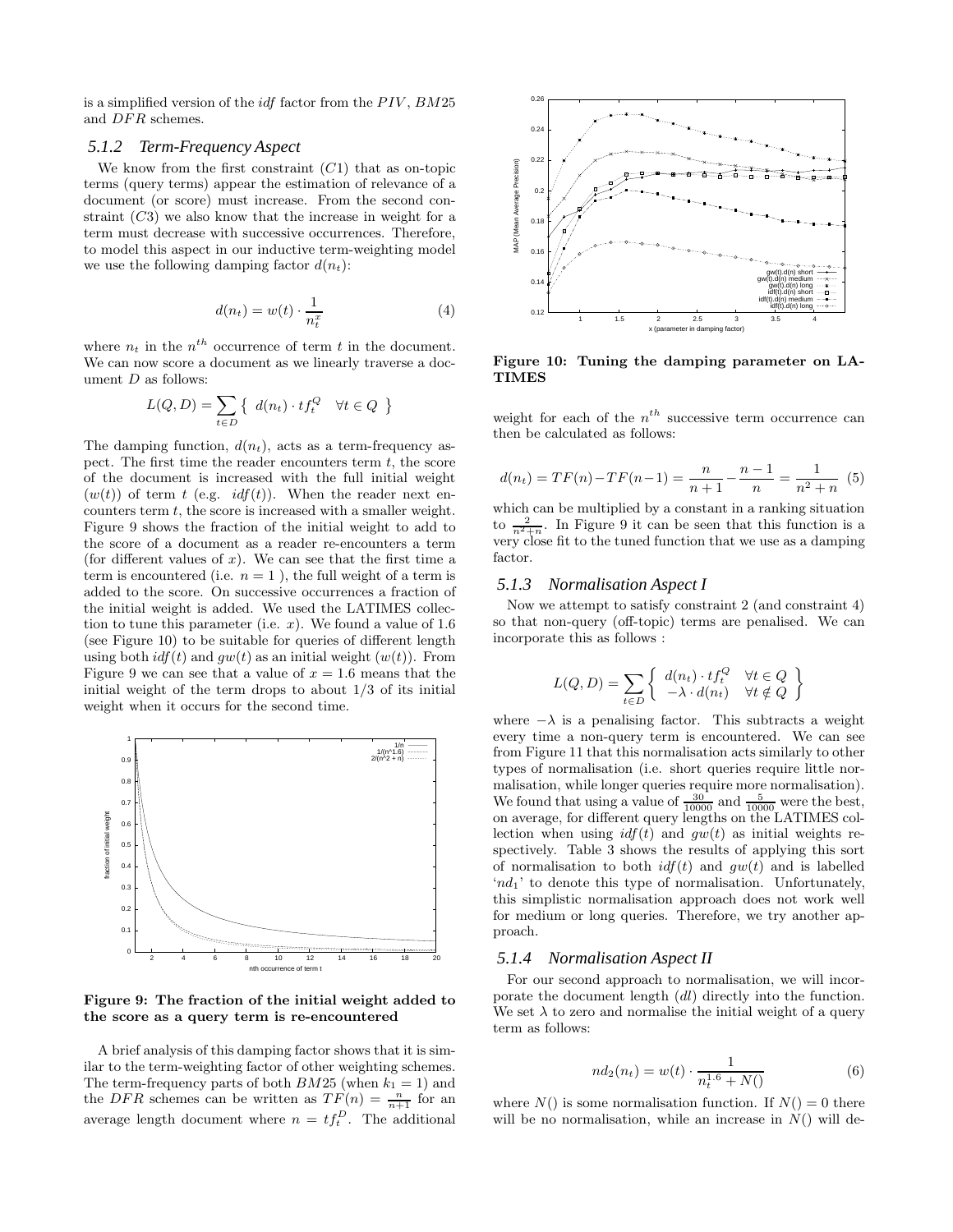

Figure 11: Tuning the normalisation parameter (lambda) on LATIMES when using  $\text{idf}(t)$ 

crease the  $w(t)$  weight more. Using this method with our damping factor  $(nd_2))$ , we would expect the normalisation function to be zero (i.e.  $N() = 0$ ) for an average length document and to decrease the score for documents longer than the average document. Therefore, we use the following formula:

$$
N() = a \cdot \frac{sqrt(dl) - sqrt(dl_{avg})}{sqrt(dl_{avg})}
$$
\n
$$
(7)
$$

where  $a$  is a tuning factor that is similar to normalisation tuning factors in other term-weighting schemes. We take the square root of the lengths and average length of the document to adhere to constraint 4 (C4). Figure 12 shows that the parameter a varies per query length as for other weighting schemes. For a fair comparison we took a single value of a for all query lengths. We set  $a = 0.5$  when using the  $\text{idf}(t)$ as the initial weight and  $a = 0.25$  when using  $qw(t)$ . The results from this approach to normalisation can be seen in Table 3. We can see that adding this type of normalisation (labelled ' $nd_2$ ') to our term-weighting schemes is comparable to BM25 and ES on some collections and outperforms them on others. In general, we see a slight improvement over BM25 and ES when using our new weighting scheme with this type of normalisation  $(nd_2)$ .

#### *5.1.5 Proximity Aspect*

Now that we have defined a basic term-weighting approach that is at least comparable to our baseline functions in terms of performance, we now attempt some improvements. As one is scanning through a document in such a manner, it is very simple to incorporate other information (such as term position and term proximity). To show this, we incorporate one of these heuristics (i.e. proximity) and show that we can achieve performance gains using this representation. It is intuitive that a reader has some estimate of when an on-topic term last appeared. We incorporate proximity by remembering the position of the last occurring query term as we scan through a document. For example, if a query term appears in a particular position (e.g. position 7) and we encounter another query term very soon afterward (e.g. position 9), we increase the weight of that document. In this way, the complexity of the approach does not change (as we only iterate through the document once). The scoring func-



Figure 12: Tuning the normalisation parameter (a) on LATIMES when using  $\text{if}(t)$ 

tion can be written as:

$$
L(Q, D) = \sum_{t \in D} \{ nd_2(n_t) \cdot tf_t^D) + \max(p(t, t')) \quad \forall t, t' \in Q \}
$$

where  $p(t, t')$  is a function which measures the distance between the current query term t and the most recent previous query term  $t'$  when  $t \neq t'$ . It is intuitive that the weight to increase the document by is proportional to the initial weight (i.e. discrimination value) of each term involved and inversely proportional to the distance between the two terms within the segment of text. We use the proximity constraint [14] (C5), which says that the proximity curve should be convex, to instantiate  $p(t, t')$ . Therefore, we define  $p(t, t')$ as:

$$
p(t, t') = \sqrt{w(t) \cdot w(t')} \cdot \frac{1}{dist(t, t')^{y}}
$$
(8)

where  $t$  is the current query term,  $t'$  is the query term last encountered,  $dist(t, t')$  is the difference between the two query term positions (i.e. linear distance between both terms) and y is a tuning factor. We have found that  $y = 1.6$  is a good choice for this parameter. We use the geometric mean of the initial term weights to weight the proximity score. For example, if the distance between the terms is 1 (i.e. they are a bi-gram), we add a score of  $\sqrt{w(t) \cdot w(t')}$  to the document. We take the maximum value of the function  $p(t, t')$  as the document is traversed. We also experimented with the average value of this function. Table 4 shows the results of the schemes that include proximity (both the maximum and average for our proximity approach are included). For a fairer comparison, we compared our schemes to BM25 and ES when a baseline proximity function [14] is incorporated. We can see that the newly developed term weighting approach outperforms the proximity based versions of BM25 and ES on most collections and query lengths and is significant on some data sets.

## **6. CONCLUSION**

In this paper we have presented a method of applying an inductive view to the sources of evidence available. By varying the amount of evidence available in these sources we gain an insight into how much of a collection one needs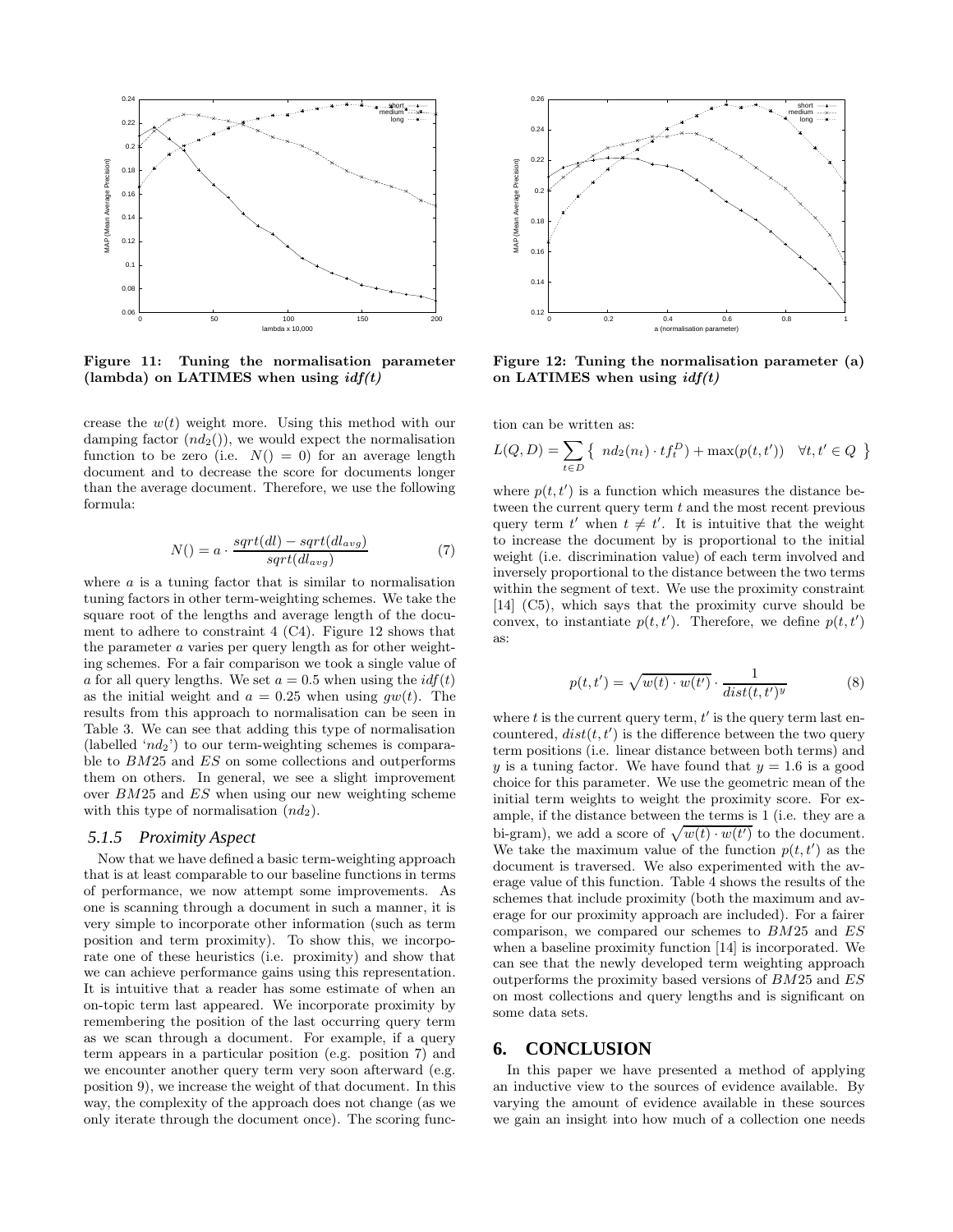Table 3: MAP (P@10) on test collections for non-proximity based functions. Schemes labelled  $\text{id}(t)$  should be compared to  $BM25$ , while those labelled  $gw(t)$  should be compared to the ES scheme. Significant increase or decrease (↑ and ↓) compared to respective baseline functions using a Wilcoxon signed-rank test at the 0.05 level.

| Collections                            | I FT                                        | l WSJ         | <b>FBIS</b>                                                                                                              | AP                                                                                                                                                                                                                                 | Ш | <b>AVG</b>     |  |  |
|----------------------------------------|---------------------------------------------|---------------|--------------------------------------------------------------------------------------------------------------------------|------------------------------------------------------------------------------------------------------------------------------------------------------------------------------------------------------------------------------------|---|----------------|--|--|
| Topic Range $ 251-450$                 |                                             | 051-200       | 301-450                                                                                                                  | $ 051-200$                                                                                                                                                                                                                         | Π |                |  |  |
| short queries                          |                                             |               |                                                                                                                          |                                                                                                                                                                                                                                    |   |                |  |  |
| BM25                                   | 0.2281(0.265)                               |               |                                                                                                                          | $\vert 0.1685 \; (0.358) \vert 0.2298 \; (0.297) \vert 0.1632 \; (0.258) \vert 0.1977 \; (0.292)$                                                                                                                                  |   |                |  |  |
| $idf(t)$ . $nd_1$<br>$idf(t)$ . $nd_2$ | 0.2320(0.270)<br>0.2293(0.260)              | 0.1750(0.370) | 0.2481(0.253)<br>$0.1746\uparrow(0.361)$ 0.2384 (0.290)                                                                  | 0.1636(0.277)<br>0.1638(0.259)                                                                                                                                                                                                     |   | 0.2015(0.290)  |  |  |
| ES                                     | 0.2402(0.282)                               | 0.1786(0.378) | 0.2663(0.314)                                                                                                            | 0.1644(0.271)                                                                                                                                                                                                                      |   | 0.2113 (0.311) |  |  |
| $qw(t).nd_1$<br>$qw(t).nd_2$           |                                             |               | $0.2228\downarrow$ (0.268) 0.1803 (0.375) 0.2480 $\downarrow$ (0.263) 0.1675 (0.285)                                     | $(0.2318\downarrow)(0.273)$ $(0.1855\uparrow)(0.385)$ $(0.2573)(0.304)$ $(0.1685\uparrow)(0.270)$ $(0.2096)(0.307)$                                                                                                                |   |                |  |  |
| medium queries                         |                                             |               |                                                                                                                          |                                                                                                                                                                                                                                    |   |                |  |  |
| BM25                                   |                                             |               |                                                                                                                          | $\vert 0.2540 \; (0.307) \vert 0.1972 \; (0.424) \vert 0.2475 \; (0.320) \vert 0.1885 \; (0.305) \vert 0.2227 \; (0.338)$                                                                                                          |   |                |  |  |
| $idf(t)$ . $nd_1$<br>$idf(t)$ . $nd_2$ |                                             |               |                                                                                                                          | $0.2413\downarrow$ (0.272) $0.1745\downarrow$ (0.359) $0.1974\downarrow$ (0.200) $0.1789\downarrow$ (0.300)<br>$\vert 0.2686\uparrow$ (0.306) $\vert 0.2021\uparrow$ (0.419) $\vert 0.2652\uparrow$ (0.324) $\vert 0.1910$ (0.308) |   | 0.2324 (0.338) |  |  |
| ES                                     |                                             |               |                                                                                                                          | $\vert 0.2652 \ (0.290) \ \vert 0.2010 \ (0.396) \ \vert 0.2920 \ (0.309) \ \vert 0.1780 \ (0.259) \ \vert 0.2333 \ (0.312)$                                                                                                       |   |                |  |  |
| $qw(t).nd_1$<br>$qw(t).nd_2$           | 0.2604(0.298)                               |               | $0.2510\downarrow$ (0.280) 0.1956 (0.392) 0.2561 (0.260) 0.1830 (0.270)                                                  | $0.2108\uparrow$ (0.430) $\mid 0.2900$ (0.307) $\mid 0.1890\uparrow$ (0.280) $\mid 0.2362$ (0.329)                                                                                                                                 |   |                |  |  |
|                                        |                                             | long queries  |                                                                                                                          |                                                                                                                                                                                                                                    |   |                |  |  |
| BM25                                   | 0.2786(0.339)                               | 0.2865(0.552) |                                                                                                                          | $\vert 0.2597(0.332) \vert 0.2653(0.402) \vert$                                                                                                                                                                                    |   | 0.2737(0.406)  |  |  |
| $idf(t)$ . $nd_1$<br>$idf(t)$ . $nd_2$ | $0.2069\downarrow$ (0.252)<br>0.2838(0.338) |               | $0.2869(0.544)$ $0.2718(0.318)$ $0.2627(0.396)$                                                                          | $0.2217\downarrow$ (0.444) $0.1322\downarrow$ (0.127) $0.2411\downarrow$ (0.377)                                                                                                                                                   |   | 0.2771(0.400)  |  |  |
| ES                                     |                                             |               |                                                                                                                          | $(0.2959(0.321)$ $(0.2595(0.484)$ $(0.2847(0.312)$ $(0.2361(0.334)$ $(0.2700(0.362))$                                                                                                                                              |   |                |  |  |
| $qw(t).nd_1$<br>$qw(t).nd_2$           |                                             |               | $0.2690\downarrow$ $(0.303)$ $\mid 0.2432\downarrow$ $(0.456)$ $\mid 0.2344\downarrow$ $(0.233)$ $\mid 0.2367$ $(0.353)$ | $0.2884$ $(0.332)$ $\mid$ $0.2692 \uparrow$ $(0.504)$ $\mid$ $0.2990 \uparrow$ $(0.324)$ $\mid$ $0.2450 \uparrow$ $(0.357)$ $\mid$ $0.2754$ $(0.379)$                                                                              |   |                |  |  |

to index in order to estimate global collection wide information to achieve a particular level of performance for a number of weighting schemes. We show that for many well known schemes, suitably precise estimates can be calculated while indexing only a relatively small amount of the collection. We also find that in most cases with respect to the evidence present in the query, that we again do not need much evidence to achieve reasonable performance. Regarding the evidence present in the documents themselves (local document evidence), the majority of the document must be scanned in order to achieved satisfactory performance. This indicates that there is important information, regarding relevance in all of the document.

Furthermore, we have introduced a term-weighting approach wherein the incremental linear traversal of a document is modelled to assign a relevance score to that document. While more computationally expensive that other approaches, we argue that this intuitive inductive framework for assigning relevance provides the potential to correctly model extra within-document evidence (e.g. proximity information, positional information). To illustrate the benefit of this approach, we have presented a set of experiments and results that show that this approach is at least as effective as current approaches and worth pursuing.

Future work will entail the incorporation of more features of within-document evidence into the weighting schemes. Interestingly, there are many other features that may possibly be used in this framework. Natural language processing could possibly be used to create new features. For example, different parts of speech (nouns, verbs etc) may be assigned different initial weights. Also, parse trees may be utilised to develop a different type of proximity (possibly a more realistic view of the proximity between terms in a sentence). It would be interesting, for future work, to automatically learn a term-weighting function within this model that can use proximity, position, normalisation and content features together to score a document.

## **7. ACKNOWLEDGMENTS**

Ronan Cummins is funded by the Irish Research Council (IRCSET), co-funded by Marie Curie Actions under FP7. Mounia Lalmas is funded by Microsoft Research/Royal Academy of Engineering.

#### **8. REFERENCES**

- [1] Gianni Amati and C. J. van Rijsbergen. Probabilistic models of information retrieval based on measuring the divergence from randomness. ACM Trans. Inf. Syst., 20(4):357-389, 2002.
- [2] Jaime Arguello, Fernando Diaz, Jamie Callan, and Jean-Francois Crespo. Sources of evidence for vertical selection. In SIGIR '09:, pages 315–322, New York, NY, USA, 2009. ACM.
- [3] Leif Azzopardi. Query side evaluation: an empirical analysis of effectiveness and effort. In SIGIR, pages 556–563, 2009.